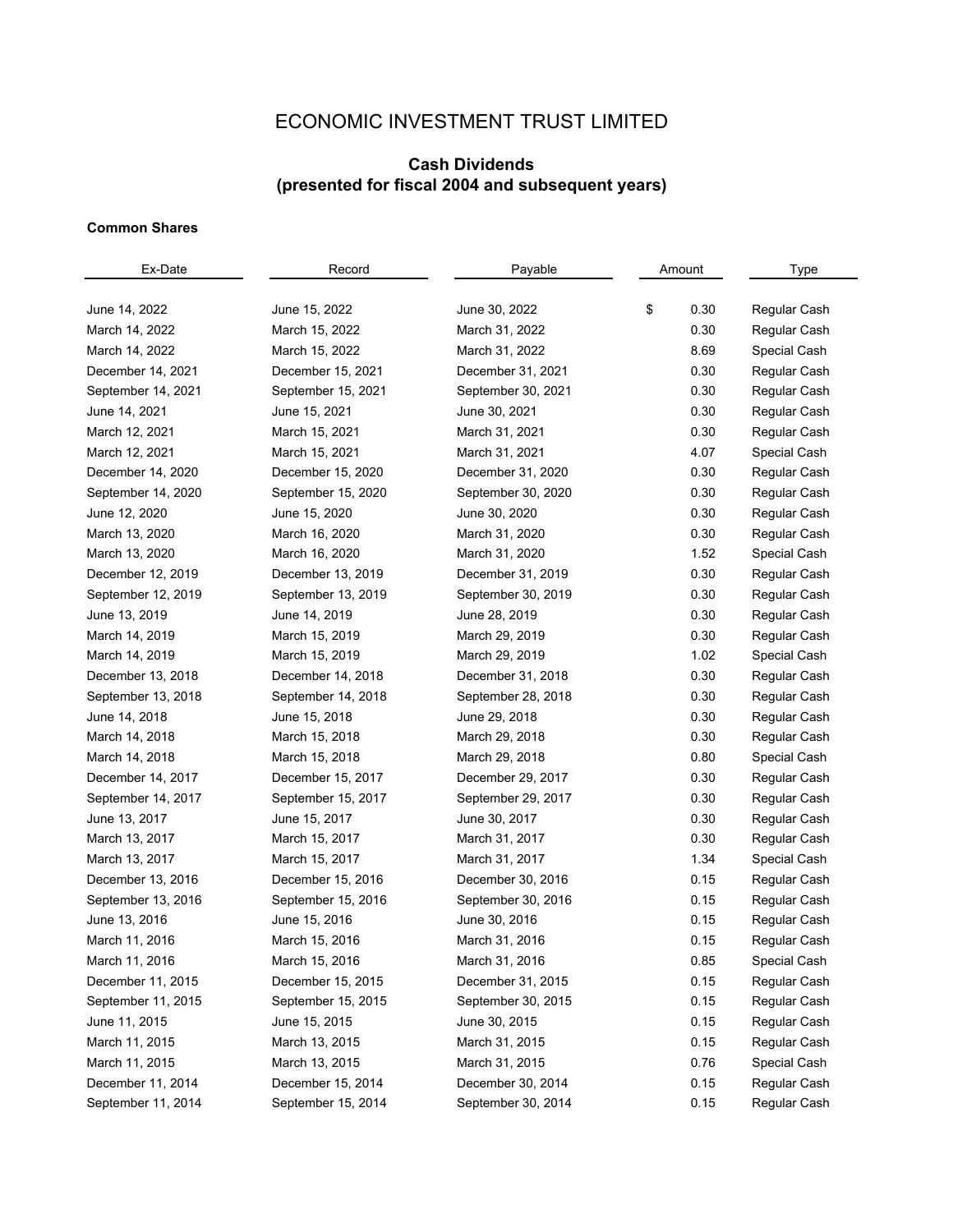June 11, 2014 June 13, 2014 June 30, 2014 0.15 Regular Cash March 12, 2014 March 14, 2014 March 31, 2014 March 31, 2014 0.15 Regular Cash March 12, 2014 March 14, 2014 March 31, 2014 March 31, 2014 7.05 Special Cash December 11, 2013 December 13, 2013 December 31, 2013 December 31, 2013 0.15 Regular Cash September 11, 2013 September 13, 2013 September 30, 2013 0.15 Regular Cash June 12, 2013 June 14, 2013 June 28, 2013 0.15 Regular Cash March 13, 2013 March 15, 2013 March 28, 2013 March 2001 13, 2016 Regular Cash March 13, 2013 March 15, 2013 March 28, 2013 0.53 Special Cash December 12, 2012 December 14, 2012 December 31, 2012 0.15 Regular Cash September 12, 2012 September 14, 2012 September 28, 2012 0.15 Regular Cash June 13, 2012 June 15, 2012 June 29, 2012 0.55 Special Cash June 13, 2012 June 15, 2012 June 29, 2012 0.15 Regular Cash March 13, 2012 **March 15, 2012** March 30, 2012 0.15 Regular Cash December 13, 2011 December 15, 2011 December 30, 2011 December 30, 2011 0.15 Regular Cash September 13, 2011 September 15, 2011 September 30, 2011 0.15 Regular Cash June 13, 2011 June 15, 2011 June 30, 2011 0.15 Regular Cash March 11, 2011 March 15, 2011 March 31, 2011 March 31, 2011 0.15 Regular Cash December 13, 2010 December 15, 2010 December 30, 2010 0.15 Regular Cash September 13, 2010 September 15, 2010 September 30, 2010 0.15 Regular Cash June 11, 2010 June 15, 2010 June 30, 2010 0.15 Regular Cash March 11, 2010 **March 15, 2010** March 31, 2010 **March 31, 2010** 0.15 Regular Cash December 12, 2009 December 15, 2009 December 31, 2009 0.15 Regular Cash September 11, 2009 September 15, 2009 September 30, 2009 0.15 Regular Cash June 11, 2009 June 15, 2009 June 30, 2009 0.15 Regular Cash March 12, 2009 March 16, 2009 March 31, 2009 March 31, 2009 0.15 Regular Cash December 11, 2008 December 15, 2008 December 31, 2008 0.15 Regular Cash September 11, 2008 September 15, 2008 September 30, 2008 0.15 Regular Cash June 11, 2008 June 15, 2008 June 30, 2008 0.15 Regular Cash March 12, 2008 March 14, 2008 March 31, 2008 0.15 Regular Cash December 12, 2007 December 14, 2007 December 28, 2007 0.15 Regular Cash September 12, 2007 September 14, 2007 September 28, 2007 0.15 Regular Cash June 13, 2007 June 15, 2007 June 29, 2007 0.15 Regular Cash March 13, 2007 **March 15, 2007** March 15, 2007 March 30, 2007 0.15 Regular Cash December 13, 2006 December 15, 2006 December 29, 2006 0.15 Regular Cash September 13, 2006 September 15, 2006 September 29, 2006 0.15 Regular Cash June 14, 2006 June 16, 2006 June 30, 2006 0.15 Regular Cash March 15, 2006 March 17, 2006 March 31, 2006 March 31, 2006 0.15 Regular Cash December 14, 2005 December 16, 2005 December 30, 2005 0.15 Regular Cash September 14, 2005 September 16, 2005 September 30, 2005 0.15 Regular Cash June 14, 2005 June 16, 2005 June 30, 2005 0.15 Regular Cash March 15, 2005 March 17, 2005 March 31, 2005 0.15 Regular Cash December 14, 2004 December 16, 2004 December 30, 2004 0.15 Regular Cash September 14, 2004 September 16, 2004 September 30, 2004 0.15 Regular Cash June 14, 2004 June 16, 2004 June 30, 2004 0.15 Regular Cash March 15, 2004 March 17, 2004 March 31, 2004 March 31, 2004 0.15 Regular Cash